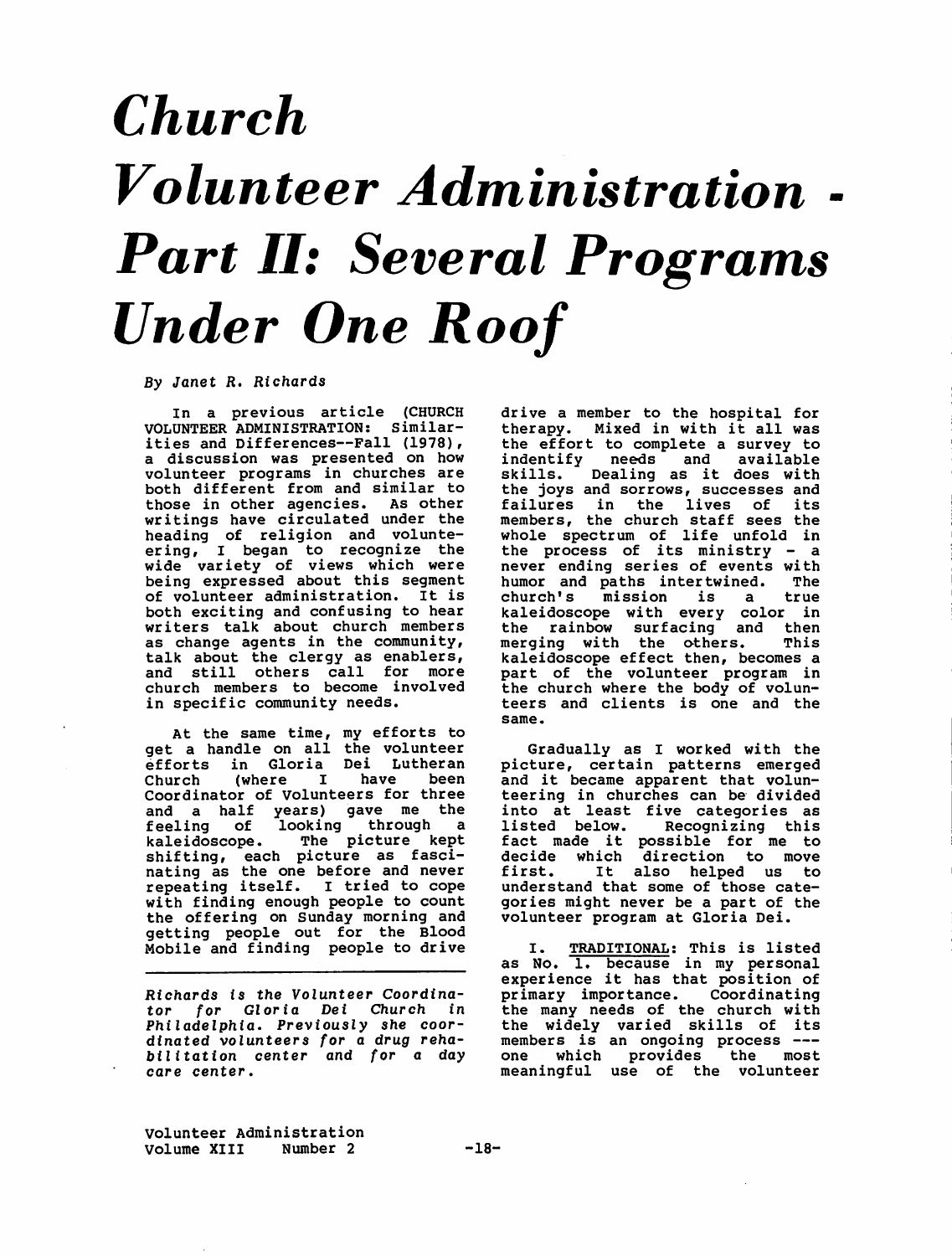efforts while enhancing the internal programs of a church. Without volunteers, churches would have a difficult time surviving even a month. The traditional functions of the church are under thi heading (singing in the choir, ushering, teaching Sunday School, helping with mailings, etc.) and represent the myriad of ways bywhich church members express their<br>personal ministry within the ministry church. For the most part, people have been recruited for these services by the Pastor.

I have a large concern for the multiple roles usually carried by the Pastor. He is expected to see that everything runs according to<br>plan and on schedule. He is  $p$ lan and on schedule. expected to be God's spokesman, and<br>counsellor for the sick and counsellor for the sick and<br>troubled, a confidant of the troubled, a confidant wayward, a manager of whatever staff he has, a fund raiser and overseer of the budget, and, sometimes operator of the mimeograph and occasional handyman. In other words, the view held by many church members is that the Pastor must manage to be all people - view that is shared, also, by some Pastors themselves.

To relieve a small measure of that pressure, a Pastor might consider the delegation of respon-<br>sibility for coordinating the sibility for coordinating the<br>volunteer services of the memvolunteer services of the membership within the church. coordinator, either one individual or a team of two or three, would systemetically indentify the interests, skills and availability of the membership. With this information the coordinator is then able to help people accept responsib ties which they find challengi and satisfying. The net result is that this kind of information is processed and organized into a file system to which any one has ready access.

Many people sharing respon-<br>bility creates a stronger, sibility creates a stronger,<br>healthier church. An office-with healthier church. the responsibility for this coorcoordination and for recording this information is a major step in that direction.

II. **CONGREGATIONAL CARE: This**  second category of church volunteering is one which may be viewed as an extension of the pastor care. In many churches system have evolved for involving persons in reaching out to the needs of the membership. Some churches have been doing it for so long that it' as natural as breathing. In othe churches it is a process that may have been overlooked.

Pastors place a high priority on the care of hospitalized members or bereaved families. However, once the immediate crisis is passed, other crises capture the pastor's attention. The hospitalized person goes home or the funeral service is completed and it is assumed they no longer need the attention of the<br>church. In reality it is at this In reality it is at this time that they may need the most care, support and comfort.

A coordinated congregational care program would identify and train individuals who would be willing to continue the church's outreach over an extended period of time. such services would keep the church aware of additional needs that might develop or, at the very least, help the individuals feel the ongoing concern of the church.

A program of this sort requires ongoing training and support for the church volunteers serving<br>acting as visitors. A thorough acting as visitors. recordkeeping system is also necessary to continually update the<br>congregational needs. It thus congregational needs. becomes a total program complete within itself. As of the first of the year at Gloria Dei, we have hired an Assistant Coordinator of<br>Volunteers whose sole respon-Volunteers whose sole sibility is Congregational Care. Though not all churches have a multiple staff situation, the principles work in churches of all **sizes.** 

volunteer Administration Volume XIII